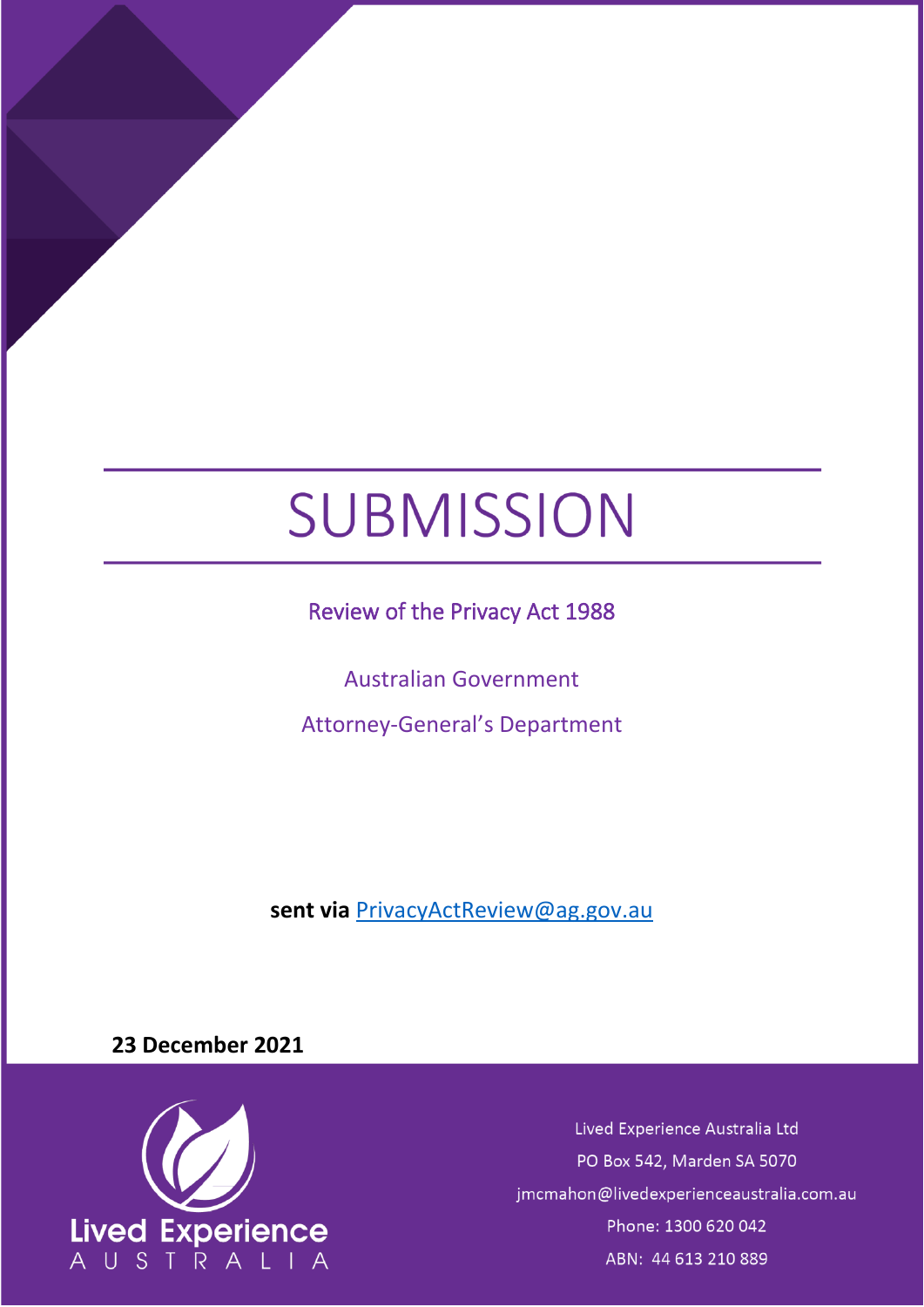## Contents

| $\mathbf{1}$ |                                                                                              |  |
|--------------|----------------------------------------------------------------------------------------------|--|
| $\mathbf{2}$ |                                                                                              |  |
|              | In practice, what types of information would the proposed definition of personal information |  |
|              | What would be the benefits and risks of amending the definition of sensitive information, or |  |
|              |                                                                                              |  |
|              |                                                                                              |  |
|              |                                                                                              |  |
| 3            |                                                                                              |  |
| 4            |                                                                                              |  |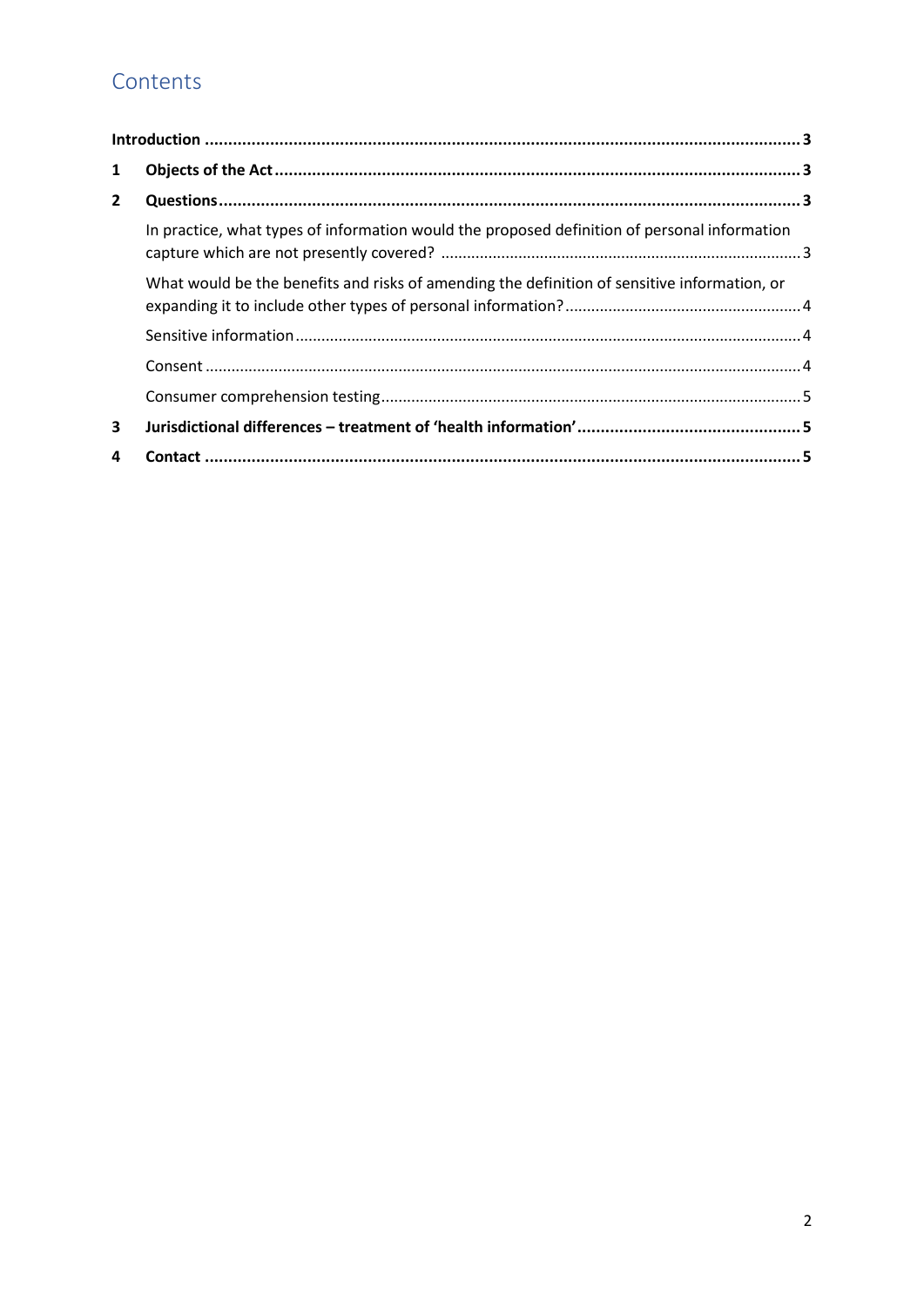## <span id="page-2-0"></span>Introduction

Lived Experience Australia (hereafter LEA) is a national representative organisation for Australian mental health consumers and carers, formed in 2002 with a focus on the private sector. Our core business is to advocate for systemic change, empowerment of consumers in their own care, promoting engagement and inclusion of consumers and carers within system design, planning and evaluation and most importantly, advocating for consumer choice and family and carer inclusion.

LEA is pleased to provide this Submission into the Australian Government's Attorney General's Department review of the Privacy Act 1988 – Discussion Paper and note reference to the Privacy Legislation Amendment (Enhancing Online Privacy and Other Measures) Bill 2021 (OP Bill).

LEA has focussed on the main areas we consider most critical to the people we represent.

Given mental ill-health and mental illness, personal information is particularly sensitive and could be perceived by many in a discriminatory manner, i.e., employment applications, university admission, insurability both life and income protection etc LEA is keen to provide this Submission as the people we represent, could be disadvantaged if privacy issues were either not maintained or breached.

As with any information, data etc LEA is concerned about hacking or illegal use, but we are also cognisant that full protection these days is impossible, so our approach to this Discussion Paper is one of what is in the best interests of an individual, and what protections should the Act provide.

## <span id="page-2-1"></span>1 Objects of the Act

LEA is of the view that clear text is required so that ambiguity in relation to defining content is removed. As such LEA supports objects that unequivocally protect the rights to privacy of the individual.

## <span id="page-2-2"></span>2 Questions

#### <span id="page-2-3"></span>In practice, what types of information would the proposed definition of personal information capture which are not presently covered? (Page 28)

LEA is of the view that the review covers the types of information that is needed. The key to the information must be in a 'non identifiable' manner, and any identifying markers must be such, that persons cannot be linked in any way. LEA therefore supports the term to be changed to 'anonymous' which then removes the need for concern as this is quite clear.

We also believe that the definition of 'personal information' must be clear, to ensure obligations of entities are clear.

LEA notes researchers' comments during previous consultations regarding the use of data collection, however in all cases LEA considers this is only available in a manner which does not identify a person.

Furthermore, in terms of data sets, collection, retention and distribution of data, clear protocols for the protection of individuals must be enforced that record access to identified data, by whom, when and what data has been accessed. Additionally, clear protocols must be enforced by data custodians including administrators of data sets.

We note the term 'whether true or not' and are concerned about the possibility of maliciously provided information. This should be clearer, and reference deleted in this case. For example, once something is in electronic case-notes, whether true or not, it has a habit of sticking and then being misinterpreted as 'evidence' or 'facts'. LEA is aware of mental health consumers who have accumulated mental illness related diagnoses over many years, some which have later been found to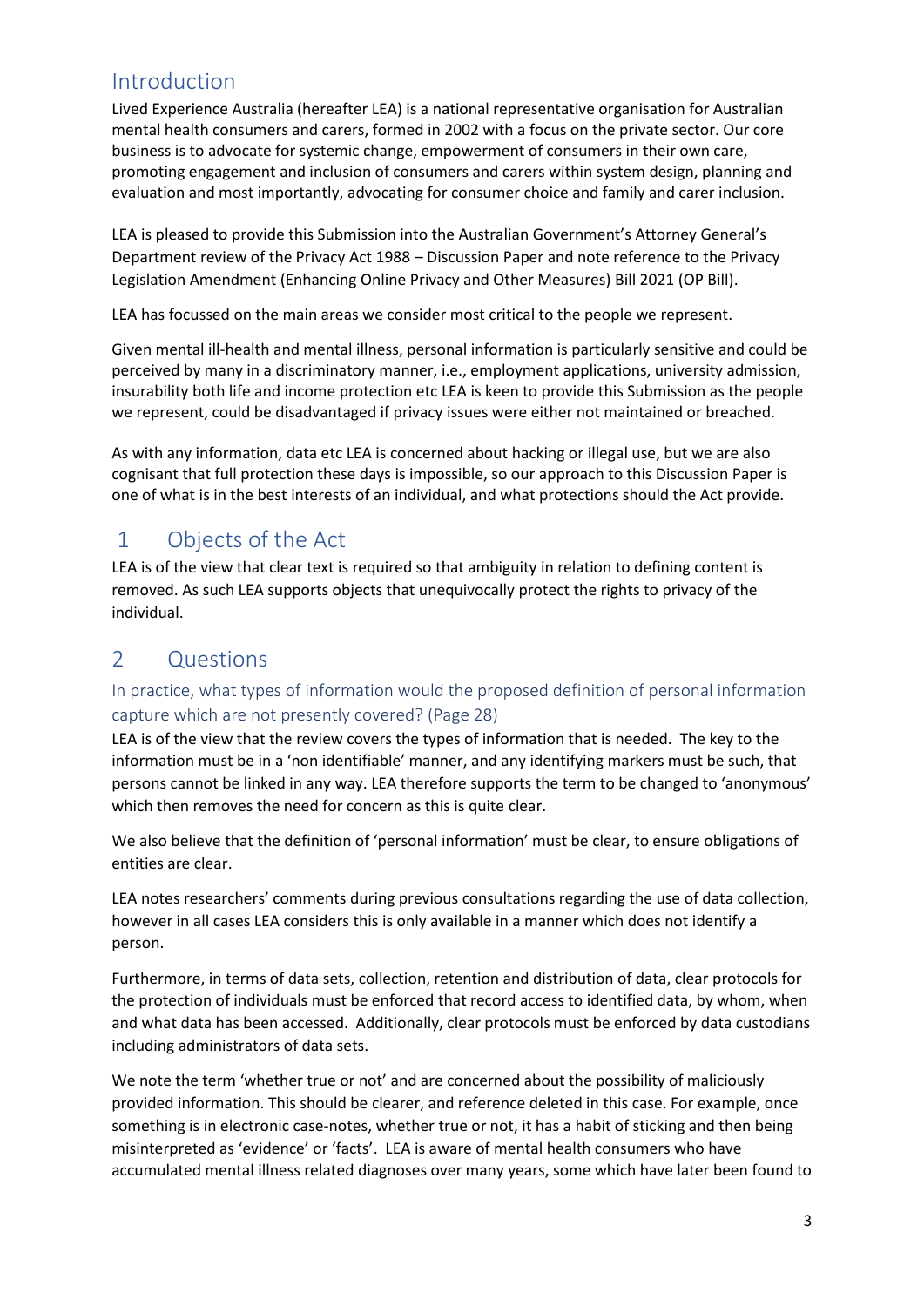be incorrect, but then find it impossible to have reference to an incorrect diagnosis removed. This can have later adverse implications for employment, study, insurance, etc.

#### <span id="page-3-0"></span>What would be the benefits and risks of amending the definition of sensitive information, or expanding it to include other types of personal information?

LEA notes the concerns regarding definitions, i.e., 'sensitive' vs 'personal' which were not generally supported by previous consultations. However, LEA has a different view; we believe there is a difference, and as such, should be reflected in the Act.

For example: Disclosures of sexual abuse would be classed as more than merely 'personal' information; they should be understood as 'sensitive' because they are likely to be more strongly linked to trauma and require a trauma-informed approach to management of this information. Their management within systems is always tricky within systems where the benefits of coordinated care are important across various health care providers, but the person's ability to have a say about which health professionals know about this can then compromised.

LEA asks the question: Is the system nuanced enough to take the person's concerns into account?

Protection of individuals is paramount and at the core for the reasons for the Act.

LEA supports the term 'anonymous information' inserted rather than 'de-identification' to ensure a clear signal and requirement to all APP and other entities to meet the higher, irreversible standard reflected in this term.

#### <span id="page-3-1"></span>Sensitive information

Within the definition of personal information, there is reference to 'sensitive information' which specifies types of personal information, including 'health information' that are subject to additional protections, LEA supports this view.

LEA is of the view that health information is certainly sensitive information and should be updated within the Act. We note the exemptions but also note the lack of reference to broader public interest exceptions and the impact on medical professionals. What concerns LEA is under legal proceedings especially those of family law or sexual assault cases, health professionals are required to provide information by the courts or opposing counsel, for example, for matters under investigations i.e., subpoenas. For patients of mental health professionals, fear of disclosing certain information or experiences during therapy, could affect their outcomes negatively, for fear this information being used against them in court proceedings.

#### <span id="page-3-2"></span>Consent

LEA notes the Online Privacy Bill (OP Code) and the clear requirements for consent. We believe these should also be included and introduced within the definition of consent within the Act.

LEA also supports the need for periodic renewal i.e., when 'one off' consent for long term use is taken. People's circumstances change, and what is relevant now, may not be relevant or indeed the person may change their mind in terms of consent, later.

Those in mental health care at times can lose the capacity to make informed consent because of an episode, crisis, or deterioration in their mental health status. The Act recognises certain people as 'responsible people' but this too can change over time. LEA is of the view that continual reviewing and renewal of consent process should be enshrined within the Act.

We also note concerns that under Mental Health legislation, people can have a guardian, or third party make decisions on their behalf. With the increased use of Advance Directives, LEA supports specific reference to these documents within the Act which clearly recognise a person's preferred party to make decisions on their behalf.